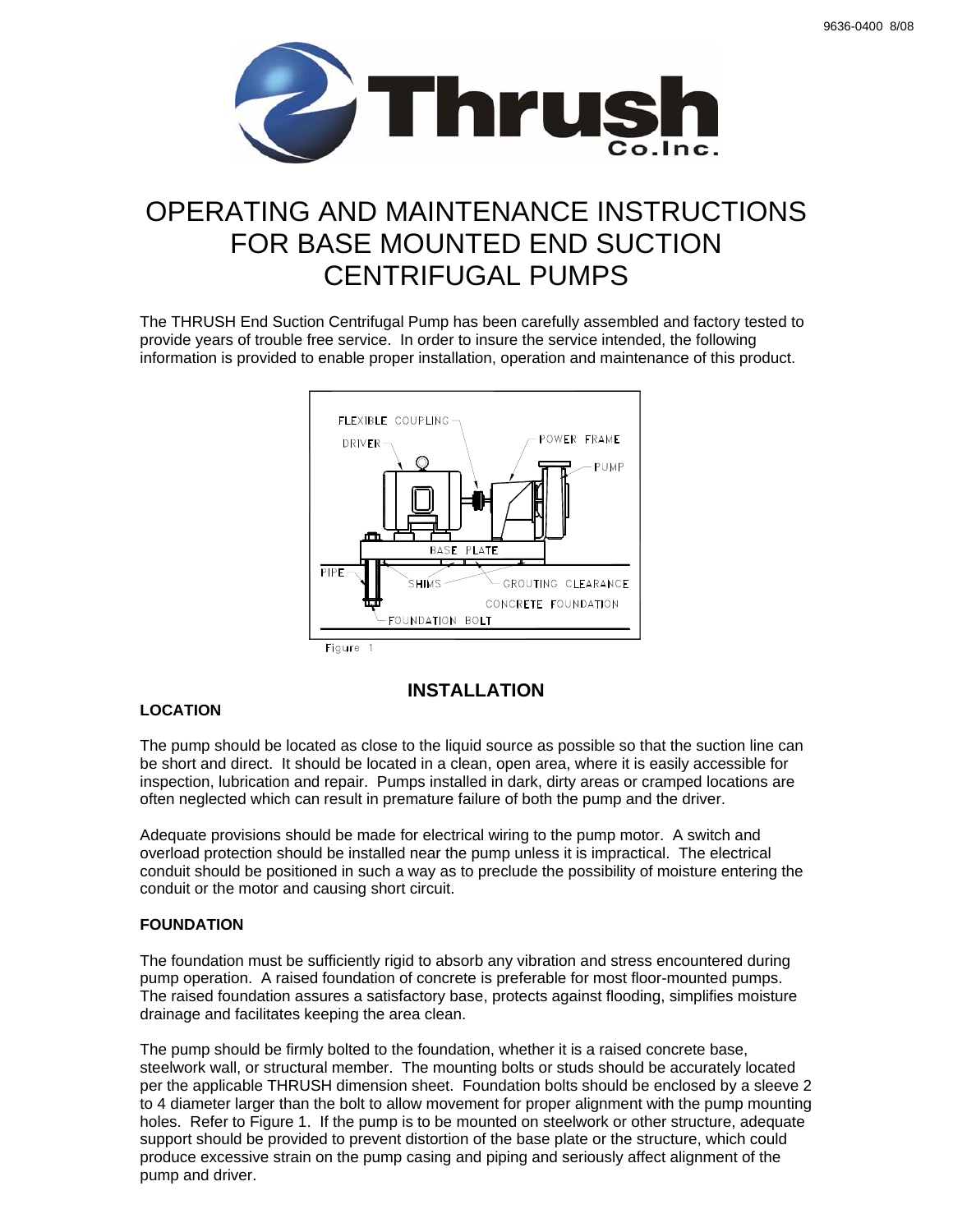#### **MOUNTING**

The pump unit should be set on the foundation, being careful not to damage the threads on the foundation bolts. The flexible coupling halves should be disconnected. Shims could be inserted and the pump leveled. A spirit level should be used on the faces of the flexible coupling halves and on the suction and discharge flanges. If the pump has threaded nozzles, a short piece of pipe inserted in the nozzles will serve as a smooth surface for a leveling reference point. The shims should be adjusted until the pump is leveled horizontally and vertically. Tighten the foundation bolts finger tight.

#### **GROUTING**

Grouting the base plate prevents lateral movement of the base plate and improves the vibration absorbing characteristics of the foundation by increasing its mass. A wooden dam should be constructed around the base plate to contain the grout while it is being poured. The entire base plate should be filled with grout, allow 48 to 72 hours for grout to dry. After grout is thoroughly dried, firmly tighten foundation bolts.

#### **PIPING**

The piping practices followed will directly affect the efficiency and power consumption of the pump. Pay particular attention to the seemingly insignificant details involved in piping for they make the difference between a good and bad installation. BOTH THE SUCTION AND THE DISCHARGE PIPING SHOULD BE INDEPENDENTLY SUPPORTED NEAR THE PUMP. LIBERAL USE OF PIPE HANGERS AND SUPPORT BLOCKS WILL PREVENT EXCESSIVE STRAIN ON THE PUMP CASING AND ON THE PIPE JOINTS. The suction diameter should be at least the same diameter as the suction nozzle on the pump and preferably larger. Use of a smaller diameter pipe will result in loss of head due to friction. All joints must be tight to maintain prime on the pump.

#### **SUCTION PIPING**

Long radius elbows should be used in place of standard elbows wherever possible, because of their superior flow characteristics. Elbows should not be used at suction nozzle, but if it is unavoidable, long radius elbows should be used. Elbows installed in any position at the suction nozzle have a tendency to distribute the liquid unevenly in the impeller eye and may cause a reduction in capacity, create an undesirable thrust condition, or create noisy operation. Eccentric reducers should be installed directly at the suction nozzle, with the taper at the bottom to prevent air pockets from forming. Straight taper reducers should never be used in a horizontal suction line because of the air pocket that is formed at the leg of the reducer and the pipe.

#### **DISCHARGE PIPING**

The discharge pipe diameter should be the same as or larger than the discharge nozzle diameter. The size of the discharge pipe to be used is dependent upon its application.

Long radius elbows should be used in the discharge piping as well as in the suction piping to prevent excessive head loss due to friction. Whenever possible, elbows should not be installed directly at the discharge nozzle as the turbulence created by the elbow will affect pressure gauge readings.

An increaser should be installed at the discharge nozzle if larger diameter discharge piping is used. Straight taper increasers and/or reducers are satisfactory in discharge applications.

Expansion joints are used primarily to prevent the transmission of piping strain, caused by thermal expansion and contraction, piping misalignment, pressure changes, or other causes, to the pump casing. They are also used to suppress any noise that may be transmitted through the piping.

PROPER PIPING ALIGNMENT IS ESSENTIAL BEFORE CONNECTION IS MADE. PIPING ALIGNMENT SHOULD NEVER BE ACHIEVED BY FORCE. THIS COULD PRODUCE STRAIN ON THE PIPING AND THE PUMP CASING. PROPER SUPPORTS SHOULD BE INSTALLED FOR THE PIPING TO KEEP ITS WEIGHT OFF THE PUMP CASING.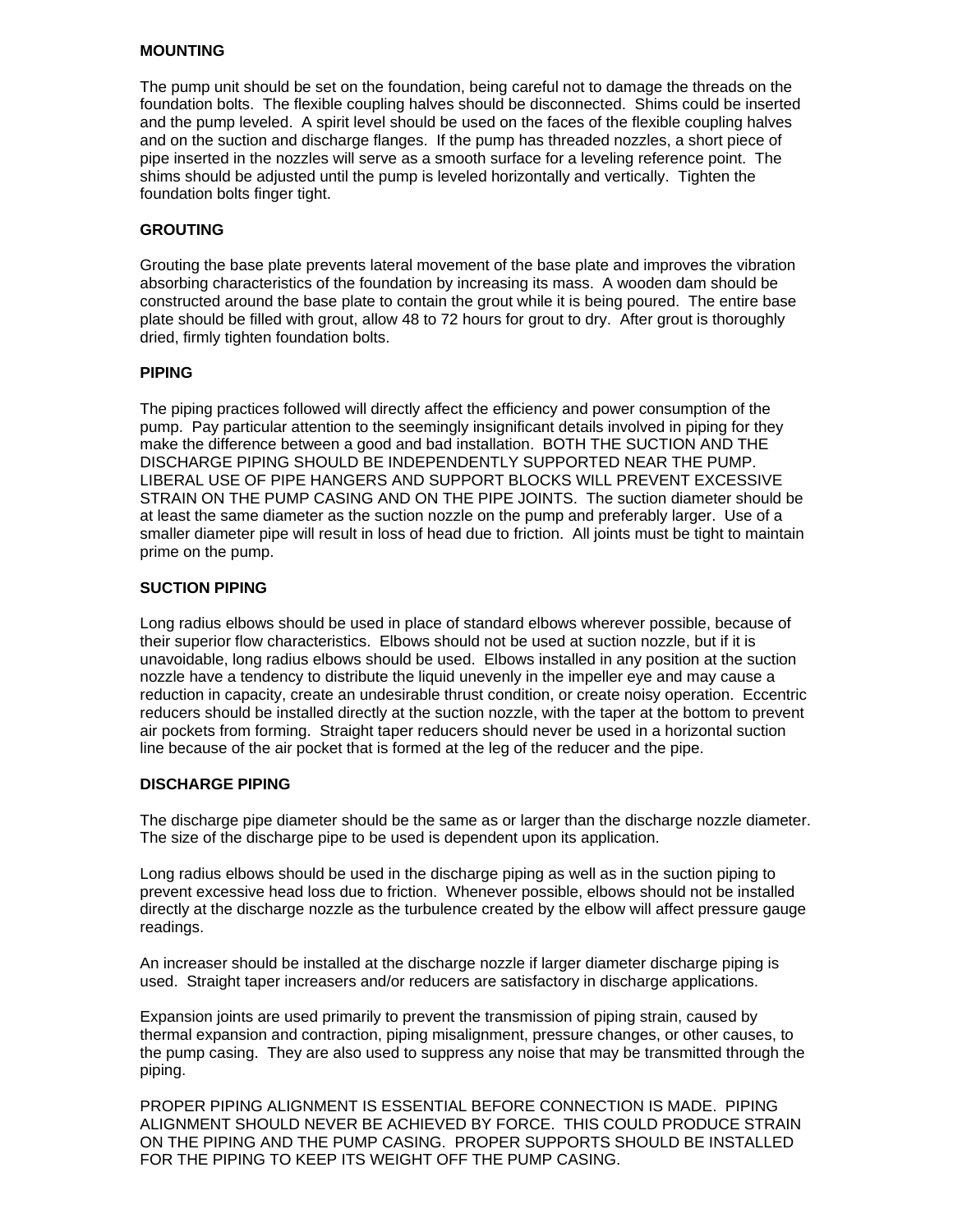# **ALIGNMENT**

The pump and driver were accurately aligned at the factory. However, it is impossible to maintain this alignment during shipping and handling. Therefore, it will be necessary to realign the pump and driver. Flexible couplings are not universal joints and should not be used to compensate for misalignment of the pump and motor shafts. Their function is to transmit power from the driver to the pump while compensating for thermal expansion and shaft end movement. The coupling faces should be far enough apart so that they do not make contact when the motor shaft is forced to the limit of the bearing clearance toward the pump.

There are two types of misalignment encountered with flexible couplings: ANGULAR MISALIGNMENT in which the shafts are not parallel and PARALLEL MISALIGNMENT where the shafts are parallel but not on the same axis.

#### **STRAIGHT EDGE ALIGNMENT**

All THRUSH base mounted end suction pumps are furnished with flexible couplings. To check alignment, simply place the alignment gauge furnished with the pump across the coupling flanges, making sure the edge is firmly against the coupling halves. If parallel misalignment exists, there will be a gap under the gauge. To correct this, loosen the motor, hold down bolts and realign or shim motor until the alignment gauge rests firmly on both coupling halves as in Figure 2. Check alignment at 90° increments around the circumference of the coupling. (Do not rotate shaft for this check.) If alignment is correct, retighten motor bolts. After the bolts have been tightened, recheck alignment. Angular misalignment can be checked with a caliper by checking the spacing between coupling halves at 90° intervals. If misalignment exists, realign as previously described.

# **DIAL INDICATOR ALIGNMENT**

To check angular alignment with a dial indicator, remove coupling insert, clamp the dial indicator to the pump coupling half so that the ball on the indicator just rests on the face of the motor coupling half. A chalk mark should be made at the point where the ball contacts the coupling half. Both the pump shaft and the motor shaft should be rotated an equal amount so that the reading is taken at all check points with the ball on the chalk mark. Insert shims as required. To check parallel alignment with the dial indicator, the ball should rest on periphery of the motor coupling half. A chalk mark should be made at the point of contact, and the shafts rotated equally so that the reading is taken with the ball on the chalk mark at all check points. Insert shims as required.

NOTE: ANY ADJUSTMENT TO CORRECT ONE DIRECTION OF ALIGNMENT MAY AFFECT THE OTHER DIRECTION. THEREFORE, IT IS NECESSARY TO RECHECK BOTH ANGUALR AND PARALLEL ALIGNMENT AFTER EACH ADJUSTMENT.

THRUSH STANDARD COUPLINGS (TB WOODS) WILL OPERATE SATISFACTORILY WITH 1/16" PARALLEL MISALIGNMENT OR 1 Deg. ANGULAR MISALIGNMENT MAXIMUM. ON OTHER COUPLINGS CONSULT MANUFACTURE'S DATA.









ANGULAR MIS-ALIGNMENT

**Figure 2**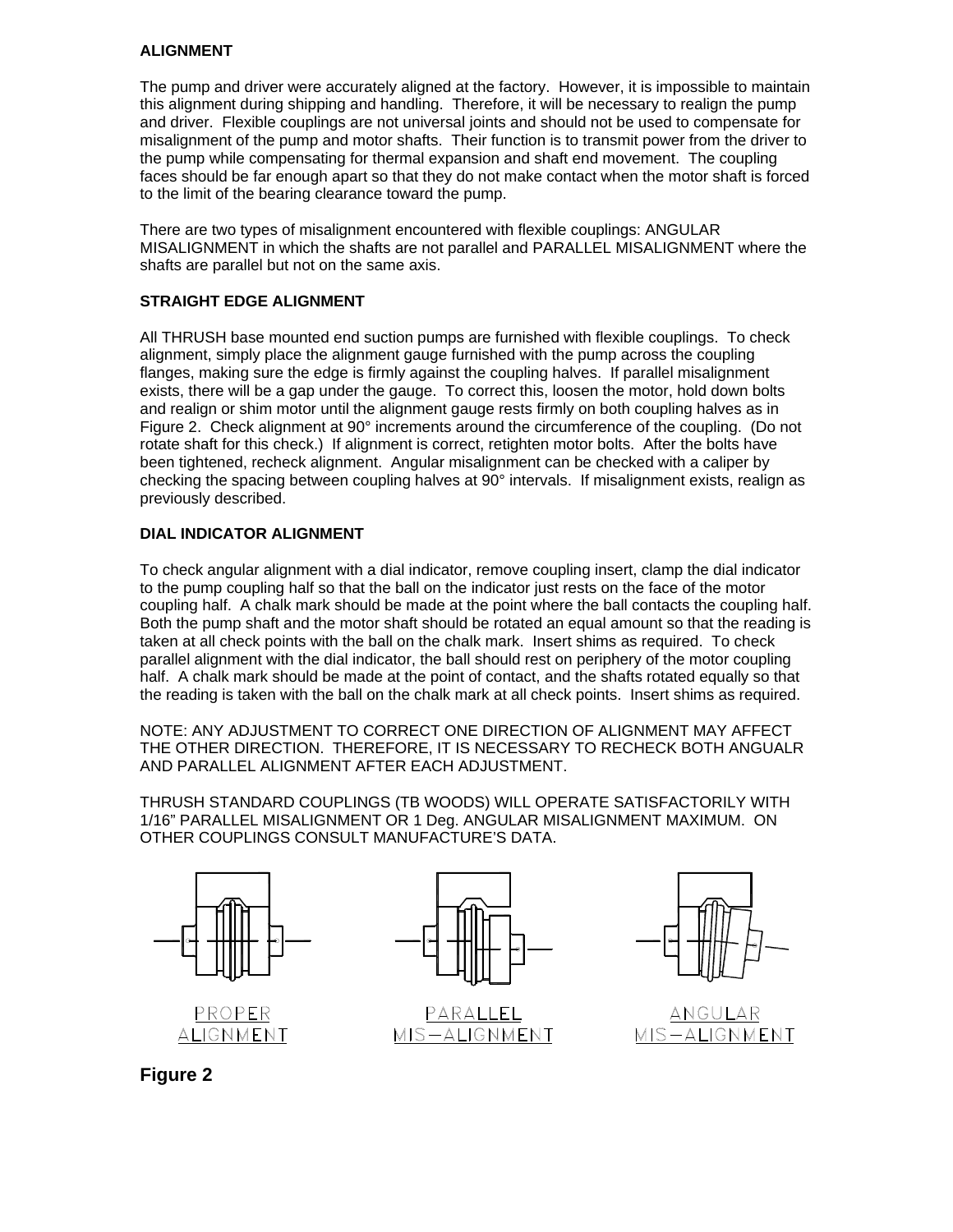# **OPERATION**

#### **CAUTION: CENTRIFUGAL PUMPS SHOULD NEVER BE STARTED OR RUN DRY. OPERATING A PUMP DRY WILL CAUSE SCORING OF THE MECHANICAL SEAL, RESULTING IN PREMATURE SEAL FAILURE. TO PREVENT THE PUMP FROM BEING RUN DRY, IT SHOULD BE PRIMED BEFORE STARTING.**

#### **PRIMING THE PUMP**

The pump will not operate satisfactorily until it is primed. All air must be expelled from the suction piping and pump casing and replaced by the liquid to be pumped. There are several methods of priming pumps. The one selected will depend on the specific requirements.

#### **FLOODED SUCTION PRIMING**

This method of priming a pump is relatively simple. (See Figure 3) The liquid source is located above the pump and all that is necessary to prime the pump is to open the air vent valve or plug in the pump casing and to crack open the gate valve in the suction line. The suction line and pump should be filled slowly until a steady stream of liquid is observed flowing from the air vent. After the pump is operating, it is recommended that the air vent valve or plug be opened again to insure that all air has been expelled from the pump casing.

#### **SUCTION LIFT**

A foot valve should be used for priming on suction lift applications (See figure 3). The foot valve located at the bottom or end of the suction piping functions as a check valve, which allows flow in one direction only – toward the pump. Otherwise, all the liquid may drain from the pump and suction piping back into the sump after shutdown. Initial priming is accomplished by completely filling the suction piping and pump casing with the liquid to be pumped. This can be done by removing the air vent valve or plug at the top of the pump casing and inserting a pipe nipple in the orifice with an appropriate increaser to accommodate a hose connection. A priming line can also be inserted in the discharge piping between the check valve and the pump, or the priming can be done with a bucket and funnel. **IMPORTANT: FILL THE SUCTION PIPE AND PUMP CASING WITH LIQUID.** 

When the pump is started, the vacuum created by pumping the priming fluid, combined with atmospheric pressure in the liquid well, forces liquid into the suction piping, thus opening the valve and keeping it open until the pump is shut down. When the pump is shut down, the liquid being pumped reverses its flow causing the valve to close. The liquid is trapped in the suction piping and pump casing, thus maintaining a prime on the pump.

#### **VACUUM PRIMING**

Vacuum priming consists of removing air from the pump casing and suction piping and drawing liquid into them by means of a vacuum-creating device. The types of vacuum equipment range from a simple hand pump to a complex central priming system. The specific priming requirements will govern what type of vacuum primer is used.

#### **STARTING THE PUMP**

The discharge gate valve should be partially closed when the pump is started in order to avoid possible water hammer and initial power draw. As soon as the pump is up to operating speed, the discharge gate valve should be opened to the desired position. The motor should turn clockwise when viewed from the motor end and counter-clockwise when viewed from the casing end.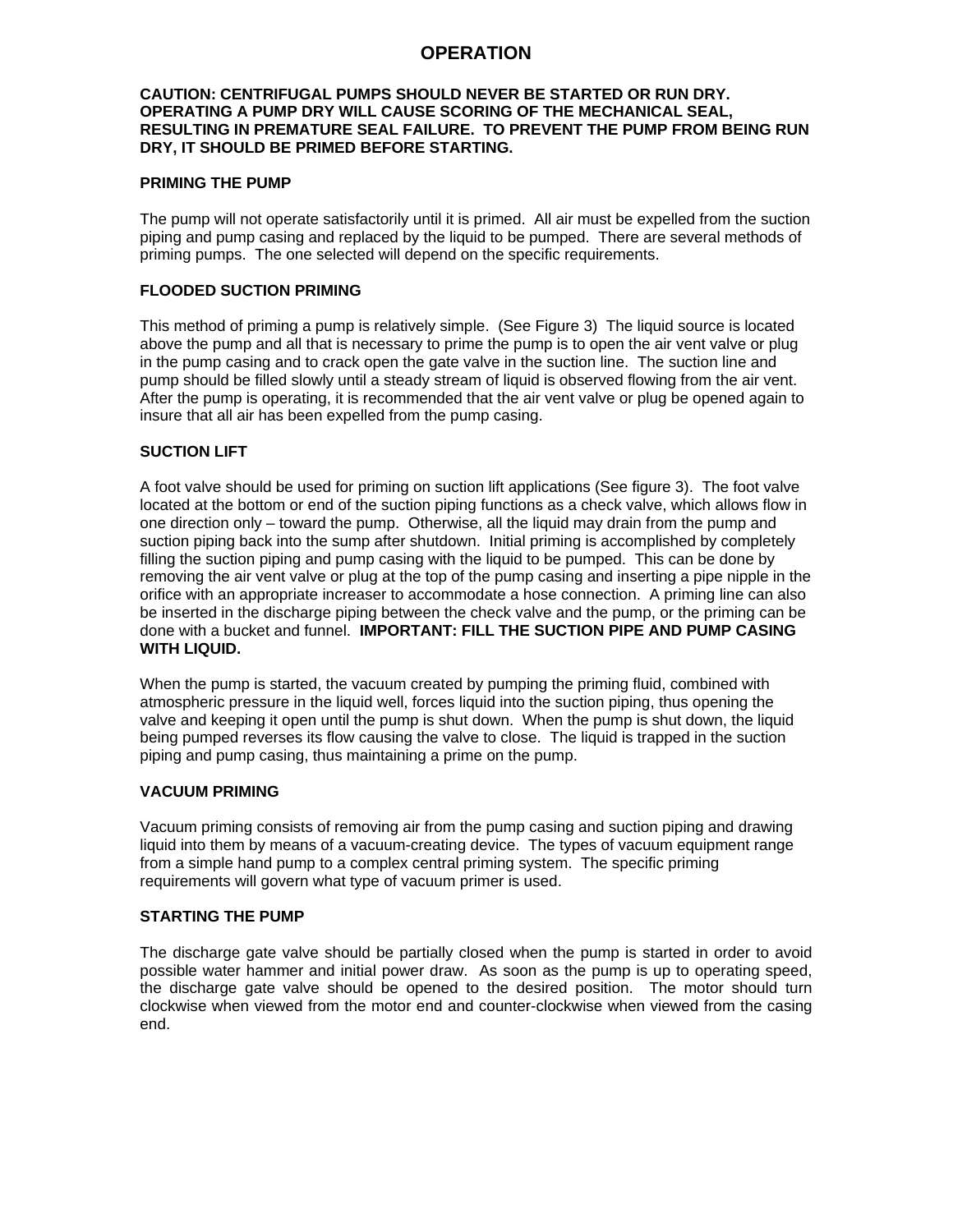

# **MAINTENANCE**

It is doubtful that the THRUSH pump will ever require complete disassembly; generally only certain components need to be disassembled to accomplish inspection or repair.

#### **DISASSEMBLY**

Since the THRUSH base mounted end suction pumps are a back pull out design, it is unnecessary to disconnect the piping or casing for service. All service and maintenance can be performed by disconnecting the coupling and removing the power frame assembly from the casing.

- 1. Close suction and discharge valves.
- 2. Break electrical connections to prevent drive unit from being energized during disassembly.
- 3. Unscrew two of the pipe plugs (29) from top and bottom of the casing (28). (See Parts List)
- 4. Remove all relief, cooling, flushing or drain lines, if present, from the pump.
- 5. Disconnect the flexible coupling from between the pump and motor. Unscrew the hold down bolts that hold support foot (24) and bearing frame (10) to base.
- 6. Remove capscrews (30) from bracket (15) and pull bearing frame bracket assembly from casing (28). Remove casing gasket (27).
- 7. Unscrew impeller bolt (35) and remove impeller washer (34), taking care not to damage gaskets (33 & 36).
- 8. Slide impeller (37) and impeller key (14) from the shaft, again taking care not to damage sleeve gasket (23) located behind impeller. Remove sleeve gasket (23).
- 9. Casing wear ring (39) is pressed into casing (28) with an interference fit and must be removed with a puller if replacement is necessary.
- 10. If replacing seal cartridge assembly (19, 20, 21 & 22) slide seal assembly off the shaft.
- 11. If replacing mechanical seal only (21 & 22) slide assembly off the shaft. Remove snap ring (20) at spring end. Remove spring and seal head (22). The rubber in seal head may be partially adhered to shaft sleeve (19). Remove seat and O-ring (21). The sleeve should be carefully cleaned to remove any residue in seal area, and checked for abrasion or corrosion. The sleeve under the seal may be polished lightly to 32 RMS finish before replacing seal assembly (21 & 22). DO NOT REUSE A PITTED SLEEVE.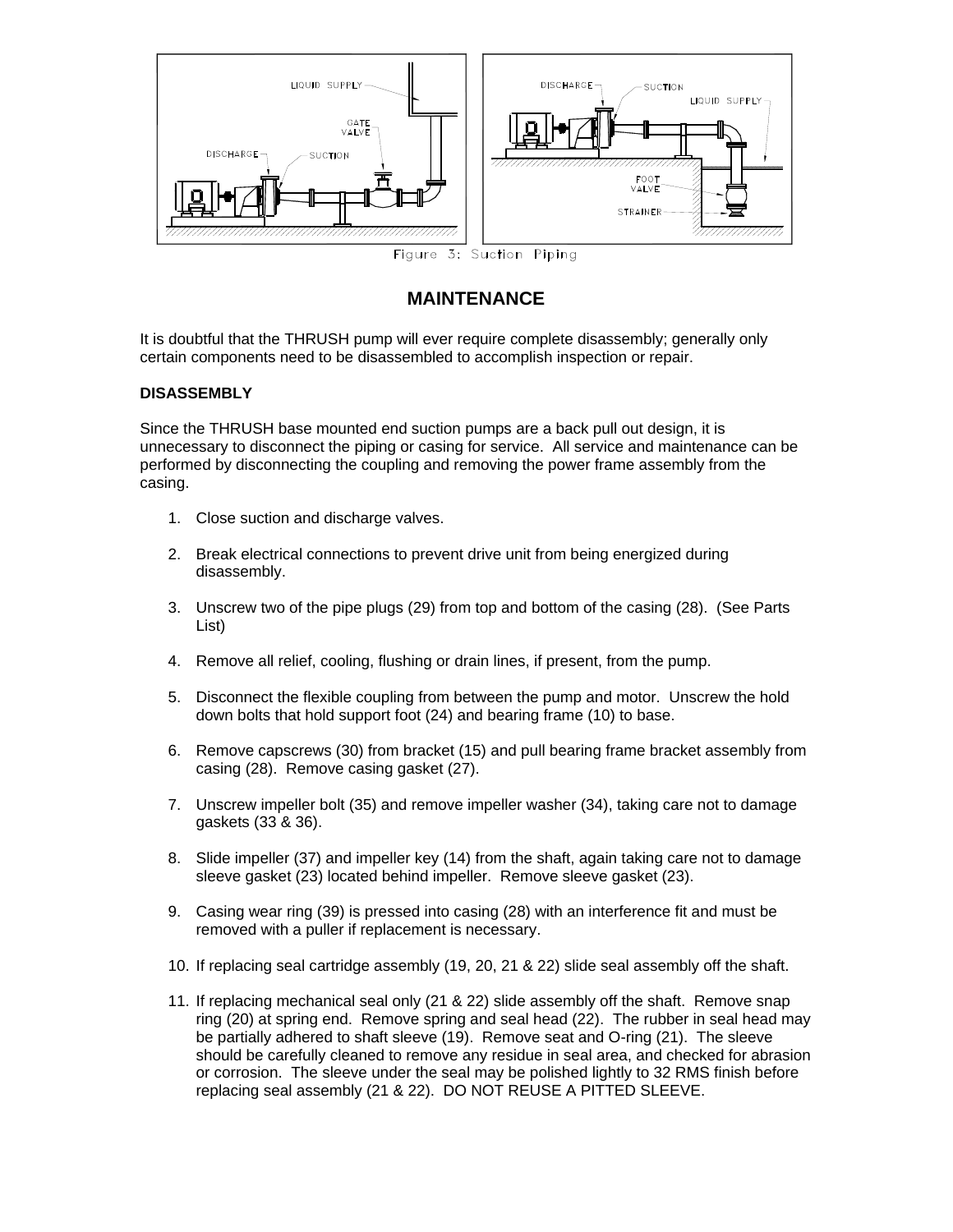- 12. NOTE: THE MECHANICAL SEAL IS A PRECISION PRODUCT AND MUST BE TREATED AS SUCH. DURING REMOVAL GREAT CARE MUST BE TAKEN TO AVOID DROPPING ANY PART OF THE SEAL. TAKE PARTICULAR CARE NOT TO SCRATCH THE LAPPED FACES ON THE WASHER OF THE SEALING SEAT. DO NOT PUT A SEAL BACK INTO SERVICE UNTIL THE SEALING FACES OF THE WASHER AND SEAT HAVE BEEN LAPPED OR REPLACED.
- 13. The seal cavity of the bracket (15) should be cleaned of all residues. Make sure the 1/32-inch radius in the seal seat cavity is not damaged during disassembly since a sharp edge can easily cut the O-ring during reassembly.
- 14. Remove capscrews (26) and washers (25) to take off support foot (24).
- 15. Unscrew capscrews (17) and washers (18) to remove bracket (15) from bearing frame  $(10)$ .
- 16. Remove impeller key (14) from the shaft and remove water slinger (66).
- 17. Unscrew capscrews (3) and remove bearing cap (2). Remove O-ring and retainer ring (6).
- 18. Slide out shaft (12) with bearing (7 & 11). Since bearings are press fitted on the shaft, they will have to be pulled or pressed off the shaft. Remove lip closure seal (5) from frame and bearing cap if damaged.

#### **REASSEMBLY**

- 1. Press lip closure seal (5) into frame and bearing cap.
- 2. Press bearings (7 & 11) onto shaft (12). Snap retainer ting (6) into place.
- 3. Slide shaft (12) with bearings (7 & 11) into frame (10) and place O-ring into place.
- 4. Fasten bearing cap (2) in position with capscrews (3) and position water slinger (66) on the shaft.
- 5. Mount bracket (15) by screwing capscrews (17) and washers (18) into bearing frame (10) to assure proper alignment. Turn all capscrews in an even amount. Fasten the bracket support foot (24) by placing washers (25) over capscrews (26) and screwing them into position.
- 6. Thoroughly inspect the seal cavity in the bracket for burrs or nicks which could damage the seat of the seal. APPLY A FILM OF SOAP PASTE OR FLAX SOAP (*DO NOT USE OIL OR GREASE*) TO THE SEAT AND O-RING (21).
- 7. If replacing seal cartridge assembly, remove cardboard spacer and slide assembly (19, 20, 21 & 22) onto shaft (12).
- 8. If it is not possible to insert seal assembly with fingers, press into place with a piece of tubing that has the end cut square and matches the sleeve diameter. Tubing should be slightly larger than the diameter of the shaft. Spring tension will probably prevent the sleeve from remaining in position axially until the impeller is locked against it.
- 9. When replacing mechanical seal only (21 & 22) wipe the sealing faces of the seat and seal washer clean. Lubricate theses surfaces and shaft sleeve (19) with a clean soap solution. Put seat and O-ring (21) on shaft sleeve (19), smooth side to pump end. Slide the entire rotating assembly onto the sleeve. Carbon in seal head must mate with seal seat. Replace snap ring (20). The shaft sleeve with the seal rotating assembly on it may now be replaced onto the pump shaft. Spring tension will probably prevent the sleeve from remaining in position axially until the impeller is locked against it.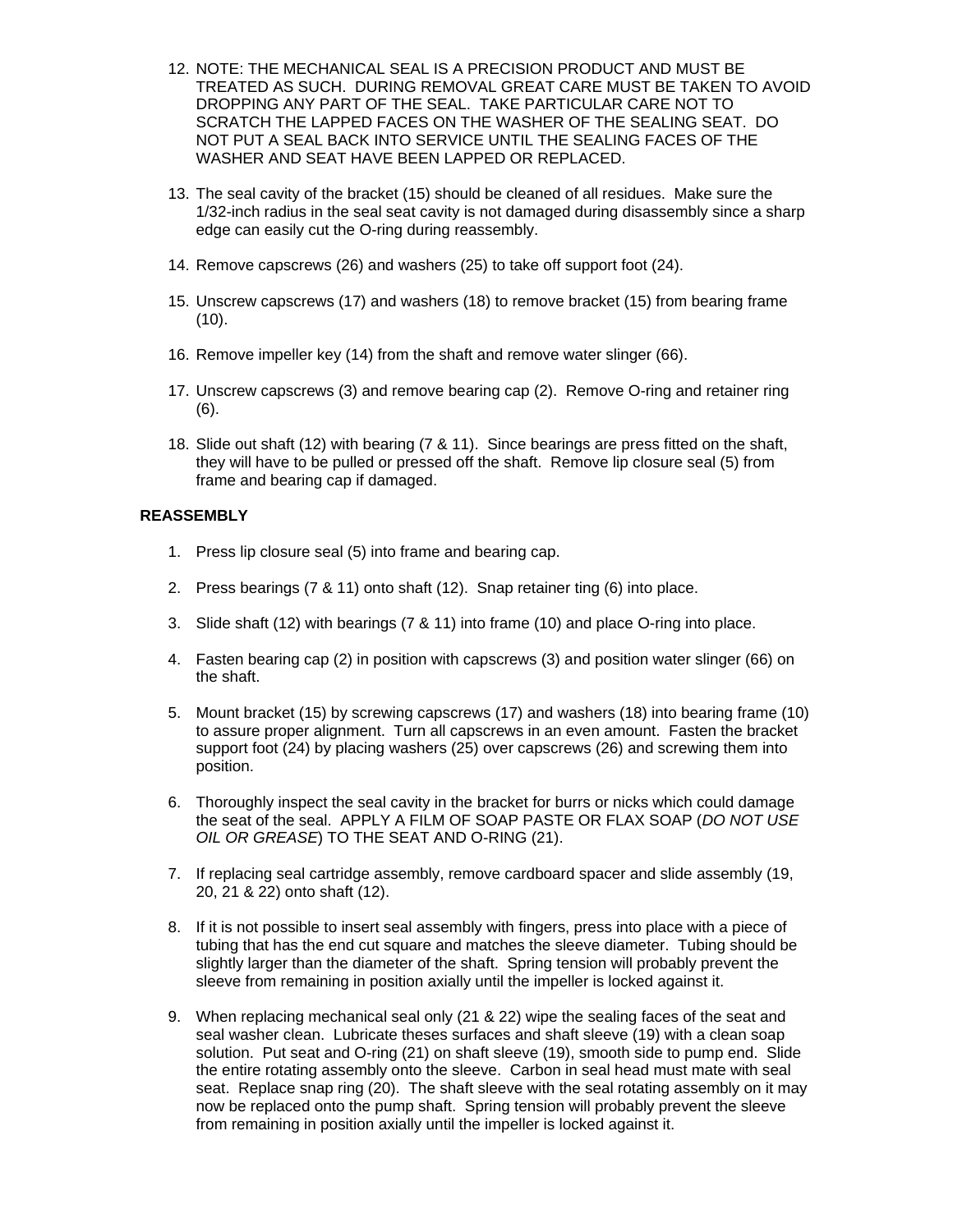- 10. Press casing wear ring (39) in casing if change is necessary. Rings should not be hammered into place. Use a press or clamp the parts in a bench vise using wooden blocks to protect the rings. It may be necessary to pin or dowel the rings after assembly if the insert or casing had rings replaced before since each re-assembly can stretch or tear metal and thereby loosens the fit. If the facility is available it is good practice to take a very light finish out or to ream the inside diameter of the casing rings after pressing to restore roundness. When rings are pressed they may get squeezed out of shape.
- 11. Replace bracket wear ring (16) in bracket (15), if applicable.
- 12. Carefully place sleeve gasket (23) on motor end of impeller. Assemble impeller key (14) and impeller (37) to shaft. Secure impeller with impeller washer gasket (33), washer (34 & 36) and impeller bolt (35).
- 13. Replace casing gasket (27) on bracket (15). Slide entire bearing frame-bracket assembly into casing (28) being careful not to damage casing gasket (27). With assembly properly positioned in casing (28) replace capscrews (30). Turn all capscrews in and tighten evenly. Replace all hold down bolts securing pump assembly to base.
- 14. Install the two pipe plugs (29) in the pump casing. Position the casing gasket (27) and casing (28) against the pump bracket and secure with capscrews (30).
- 15. Replace all relief cooling, flushing or drain lines.
- 16. Read carefully the selection of the manual titled INSTALLATION, especially those paragraphs referring to pump and coupling alignment.
- 17. Connect electricity to the motor.
- 18. Lubricate bearings.
- 19. Open suction and discharge valves.

#### **SERVICE**

The THRUSH pump requires no maintenance other than periodic inspection, occasional cleaning and lubrication of bearings. The intent of inspection is to prevent breakdown, thus obtaining optimum service life. The liquid end of the pump is lubricated by the fluid being pumped and therefore does not require periodic lubrication. The motor, however, may require lubrication, in which case, the motor manufacturer's recommendation should be followed.

# **LUBRICATION OF IMPELLER SHAFT BEARINGS**

The base mounted end suction pump is available with two options for lubricating the shaft bearings. They are:

- 1. Re-greasable (standard)
- 2. Oil Lubrication

REGREASABLE bearings will require periodic lubrication. This can be accomplished by using the lubrication fittings in the cartridge cap and power frame. Lubricate the bearings at regular intervals using a grease of high quality. Lime, lithium, lithium soda or calcium base grease is recommended as lubricants for pumps operating in both wet and dry locations. Mixing of different brands of grease should be avoided due to possible chemical reaction between the brands, which could damage the bearings. Accordingly, avoid grease of vegetable or animal base (which can develop acids) as well as, grease containing rosin, graphite, talc and other impurities. Under no circumstance should used grease be reused.